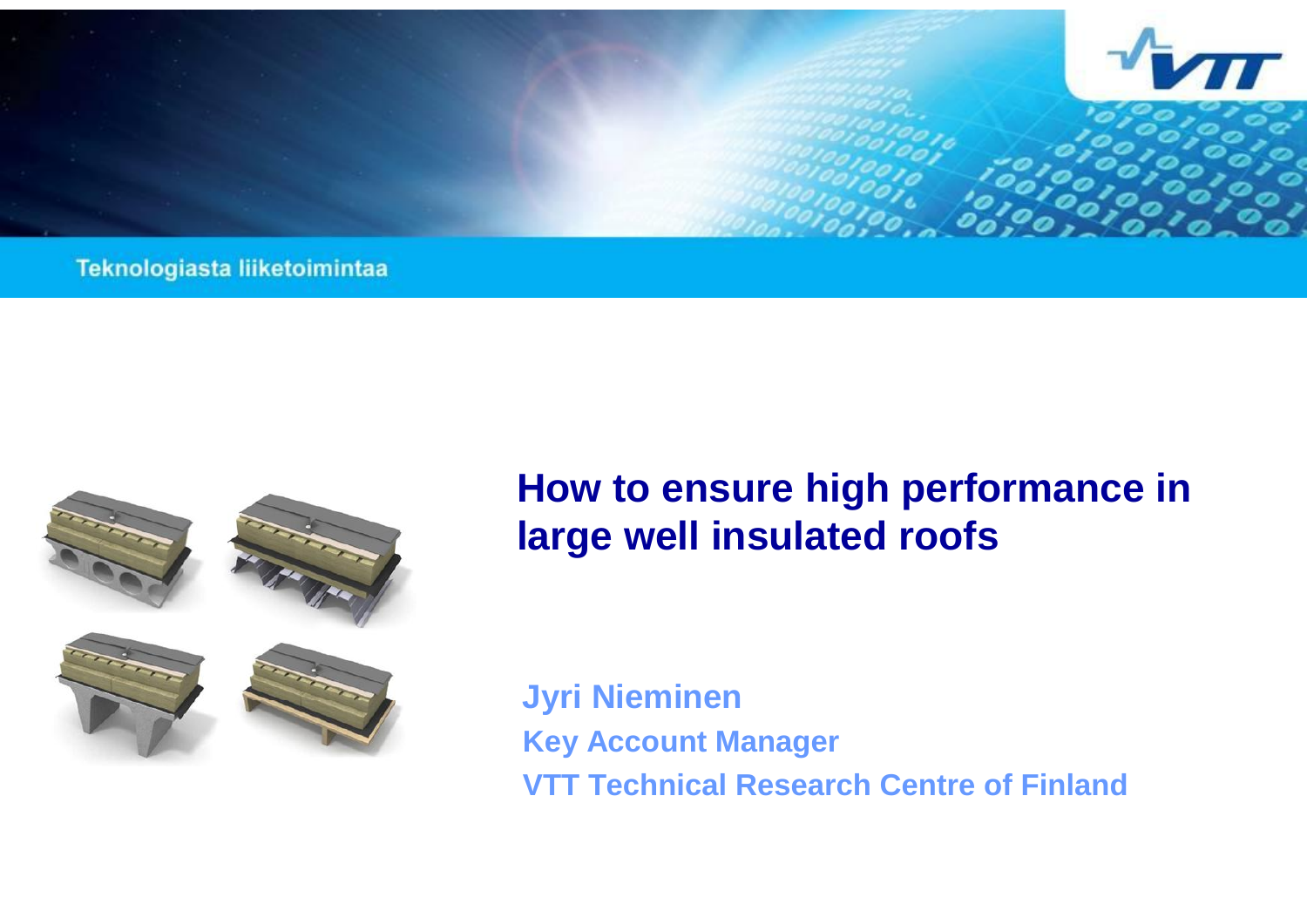

# **Climate change**



- **Possible long-term changes in climate in** the North
	- **Average temperature increases**
	- **Precipitation in winter increases**
	- Cloudiness in winter increases
	- **Snowfall decreases**
- Consequences
	- **Rain load on buildings increase**
	- **Conditions for mould growth increase**
	- **Possibility of rain leaks increase**
- **Hygrothermal quality requirements!**
- **Climate change increases the moisture risk level in all buildings**

Source: The Finnish Meteorological Institute (FMI)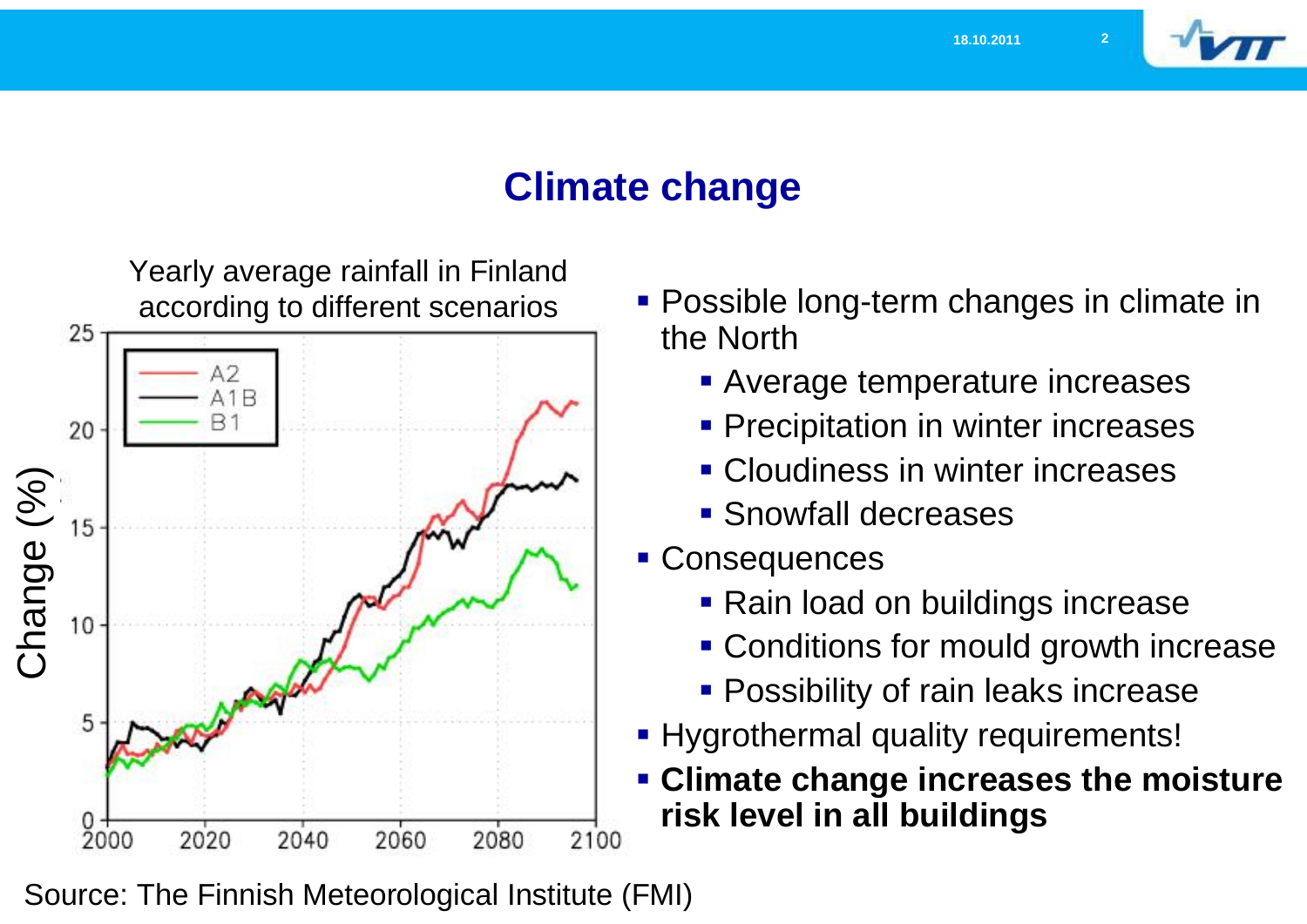

# **Amount of moisture**

| <b>Reason for moisture</b> | g/m <sup>2</sup> h |
|----------------------------|--------------------|
| Rain <sup>II</sup>         | $0,65 - 2,40$      |
| <b>Diffusion</b>           | 0,002              |
| Air leakage                | $0,036 - 5,20$     |
| <b>Built-in moisture</b>   | $0 - 0,300$        |
| <b>TOTAL</b>               | $0,688 - 7,902$    |

Rain, with 1% of rain leaking in.

Normal and worst case gives big variation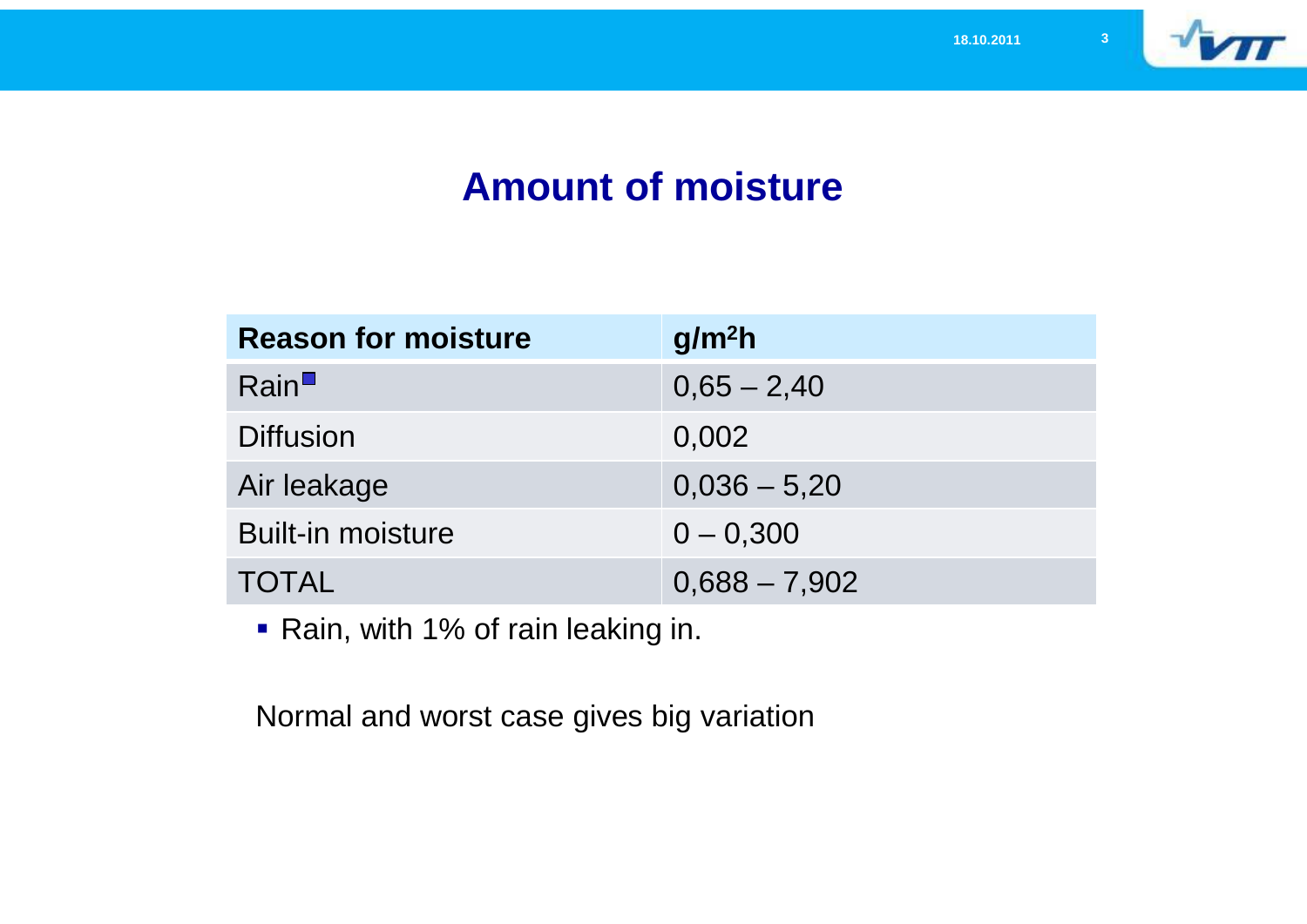

#### **Moisture in building structures**

- Moisture damages are one of the main cause bad indoor air qualities and they affect the occupants´ health and comfort.
- Moisture is the main cause of deterioration of building materials and structures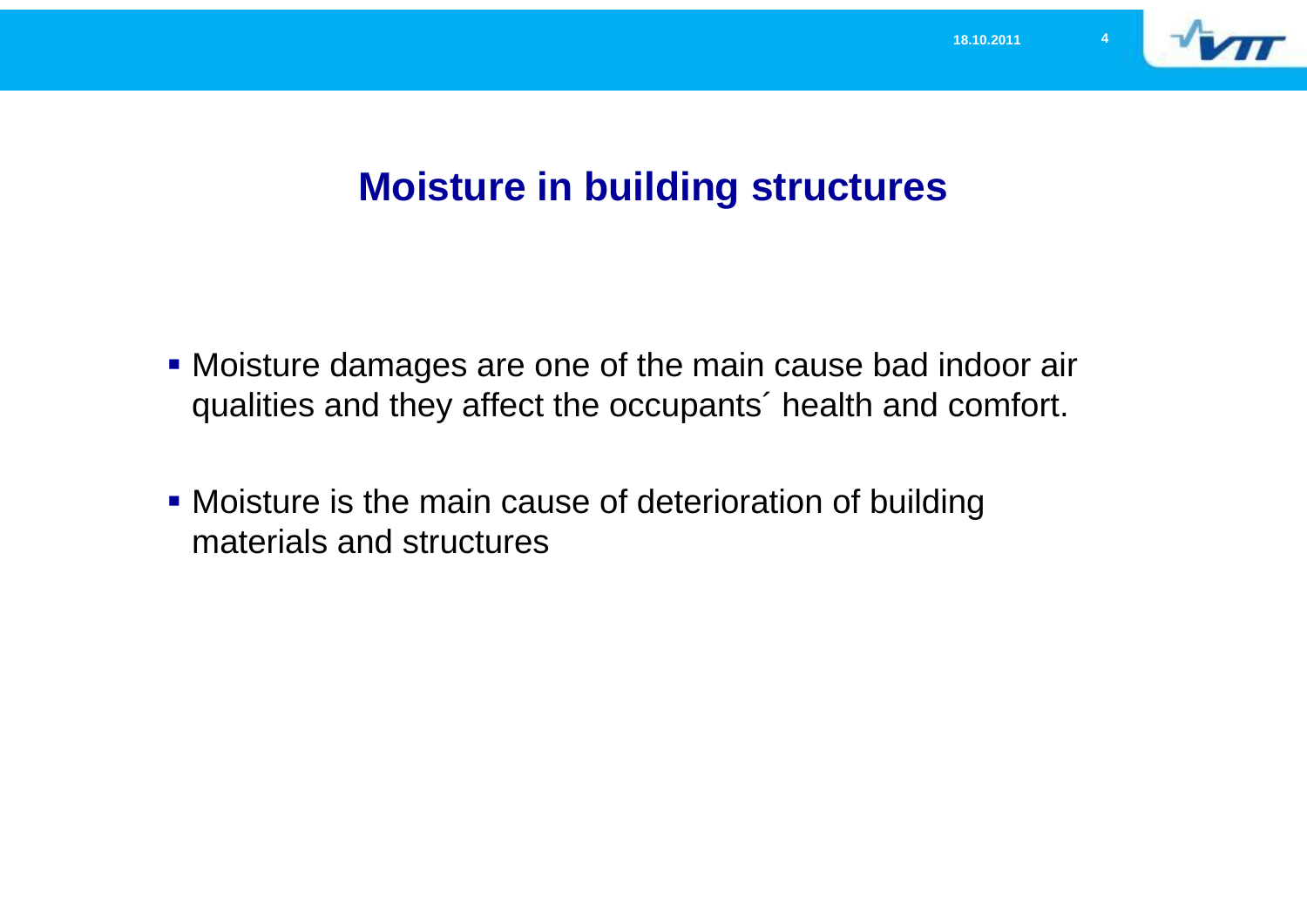

# **Ventilated roof: Scope of application**

- **"To ensure the drying of built-in moisture, and ensure a proper performance of the roof by minimizing the moisture risks during the life-circle of the roof".**
- **No mechanical ventilation is needed**
- **Pre-requisitions for performance:**
	- **Design and construction made according to guidelines**
	- **Materials, construction methods and work supervision are carried out according to good workmanship.**

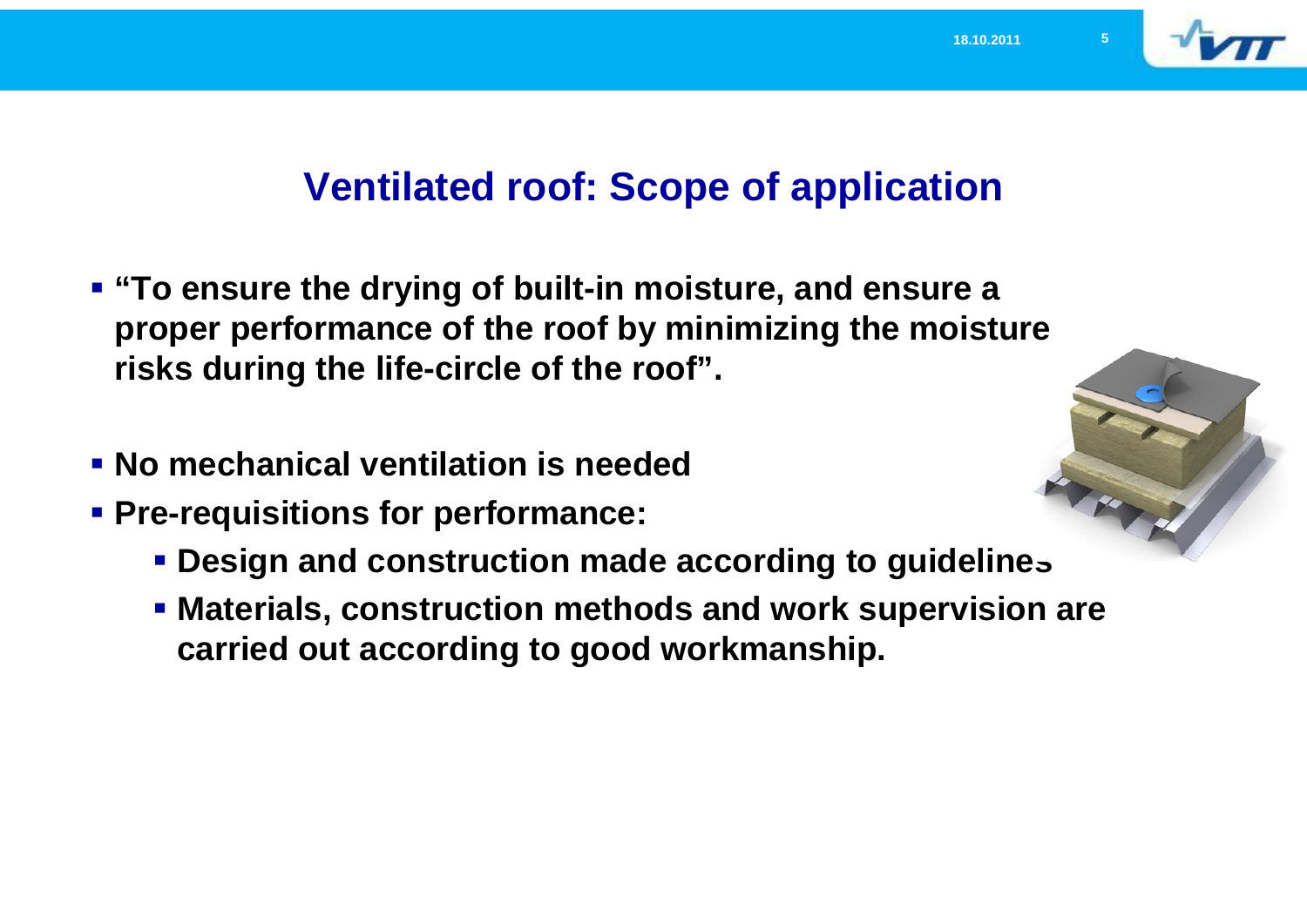

# **Ventilated roof**











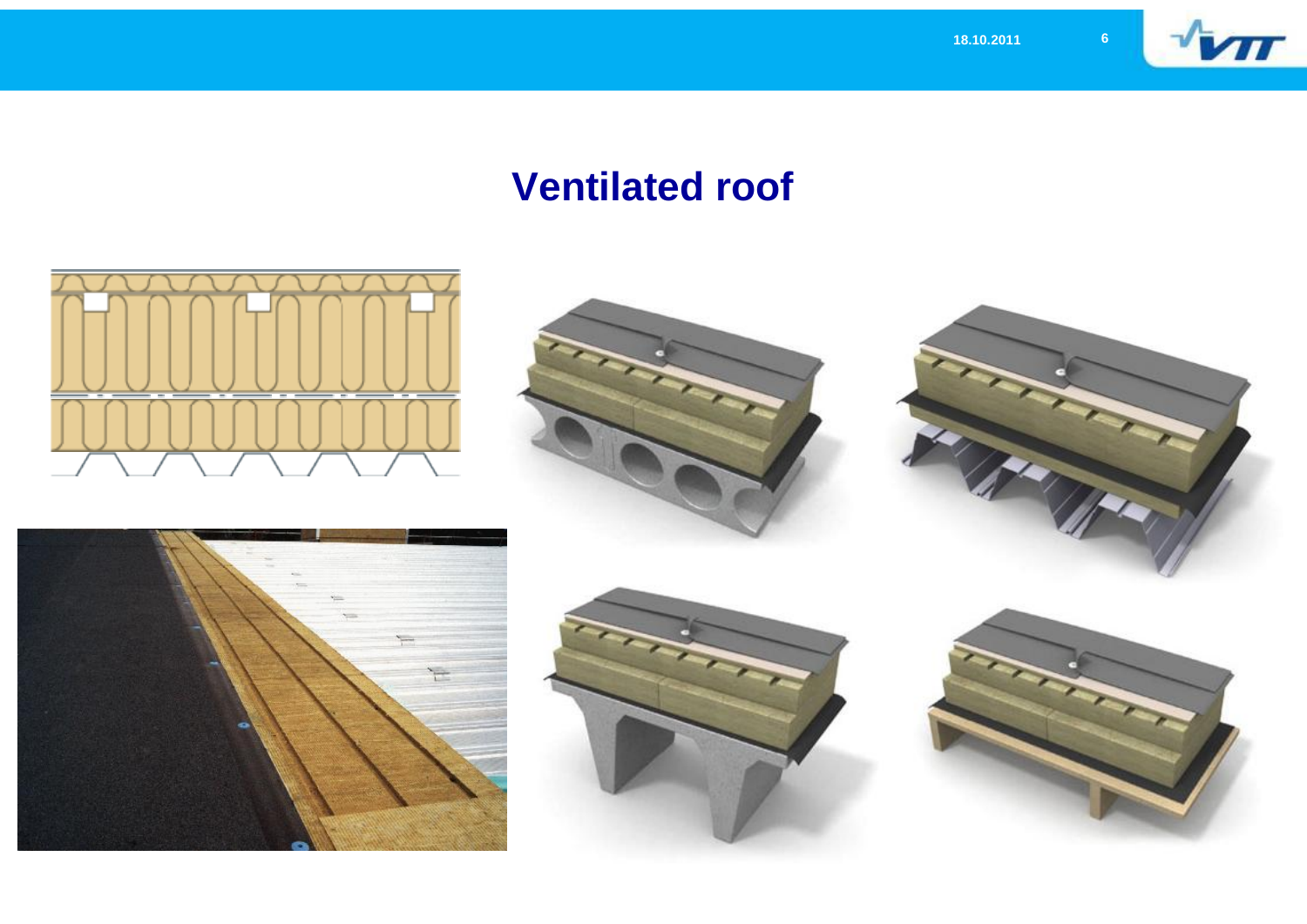

# **Openings**





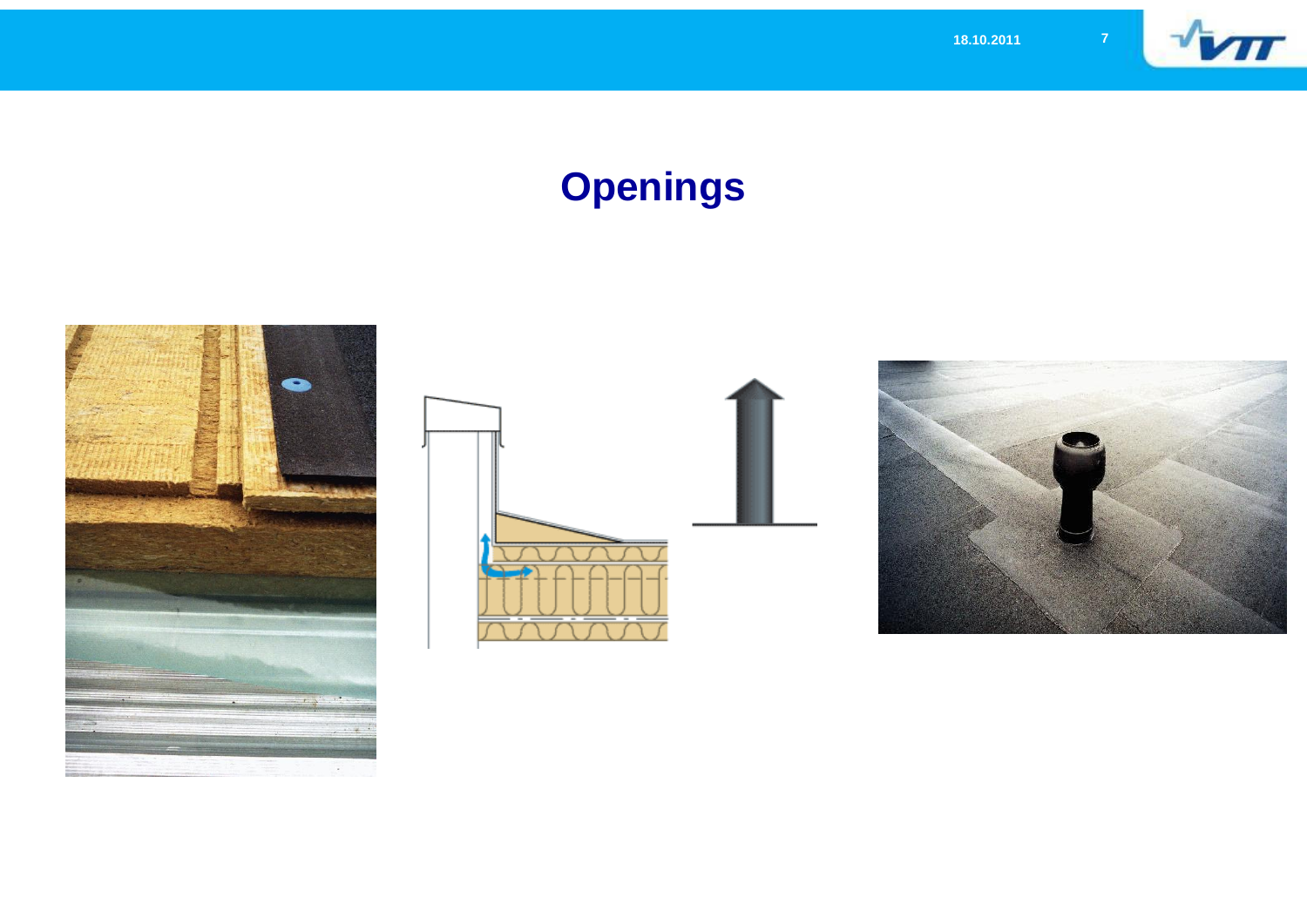

#### **Performance of the grooves**





**The air flow direction in the grooves is** not constant but changes according to changes in the pressure field.

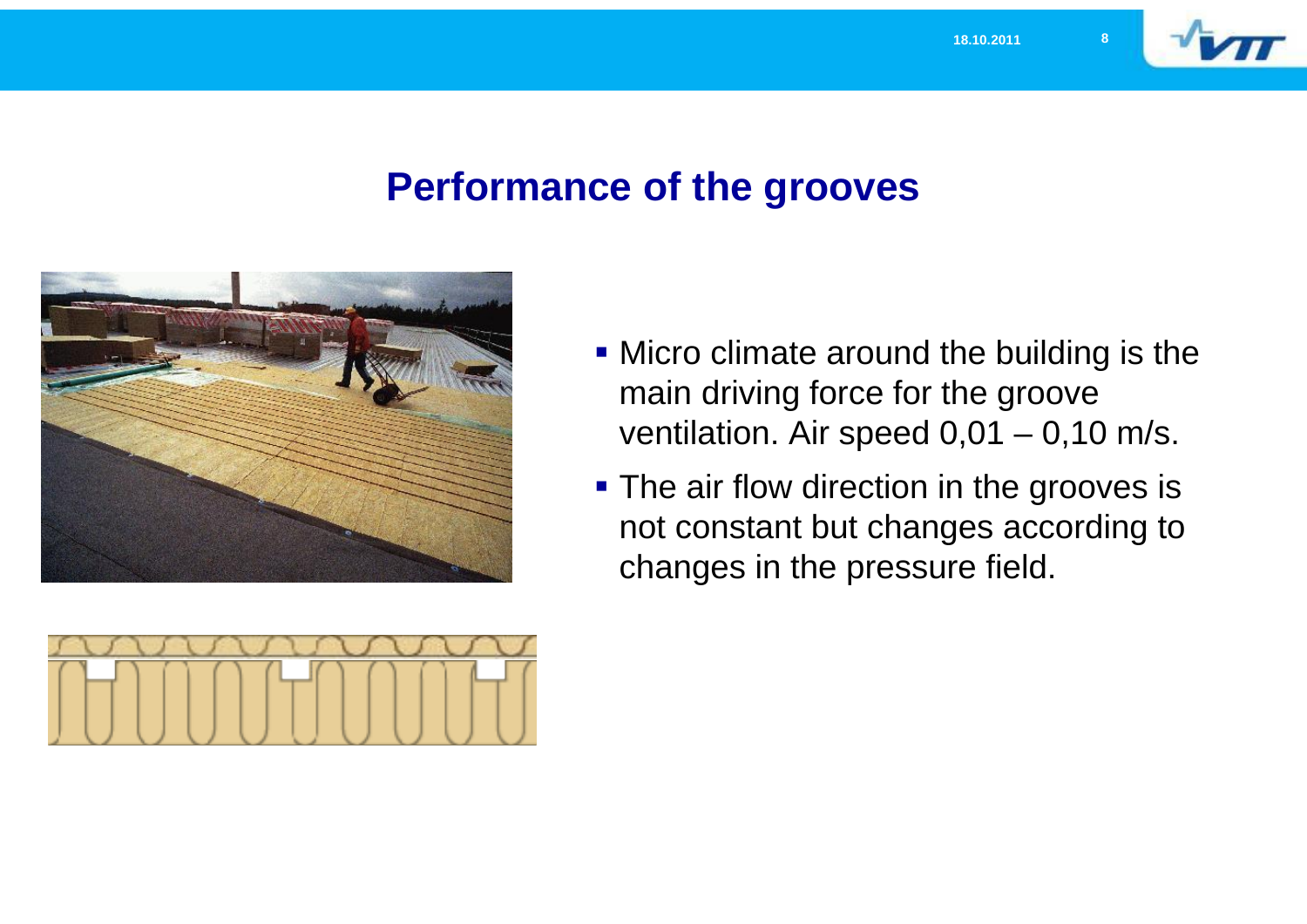

# **Vapour barrier**

**Housing, offices and commercial buildings:** Low indoor humidity in winter  $< 50 \%$ 

Water vapour resistance 500-1000  $\mathrm{m}^2$  s Pa/kg

**Schools, sports halls, process industry:** Medium indoor humidity in winter  $> 50 \%$ 

Water vapour resistance 1000-2000 m<sup>2</sup> s Pa/kg

**Swimming halls, pulp industry:** Extreme conditions in winter especially below roof  $> 80\%$ 

Water vapour resistance 2000-10000 m<sup>2</sup> s Pa/kg

**Vapour barrier can be , e.g., a bitumen membrane or rubberized bitumen membrane, or product with vapour resistance 500 x10<sup>9</sup> m<sup>2</sup> s Pa/kg, minimum**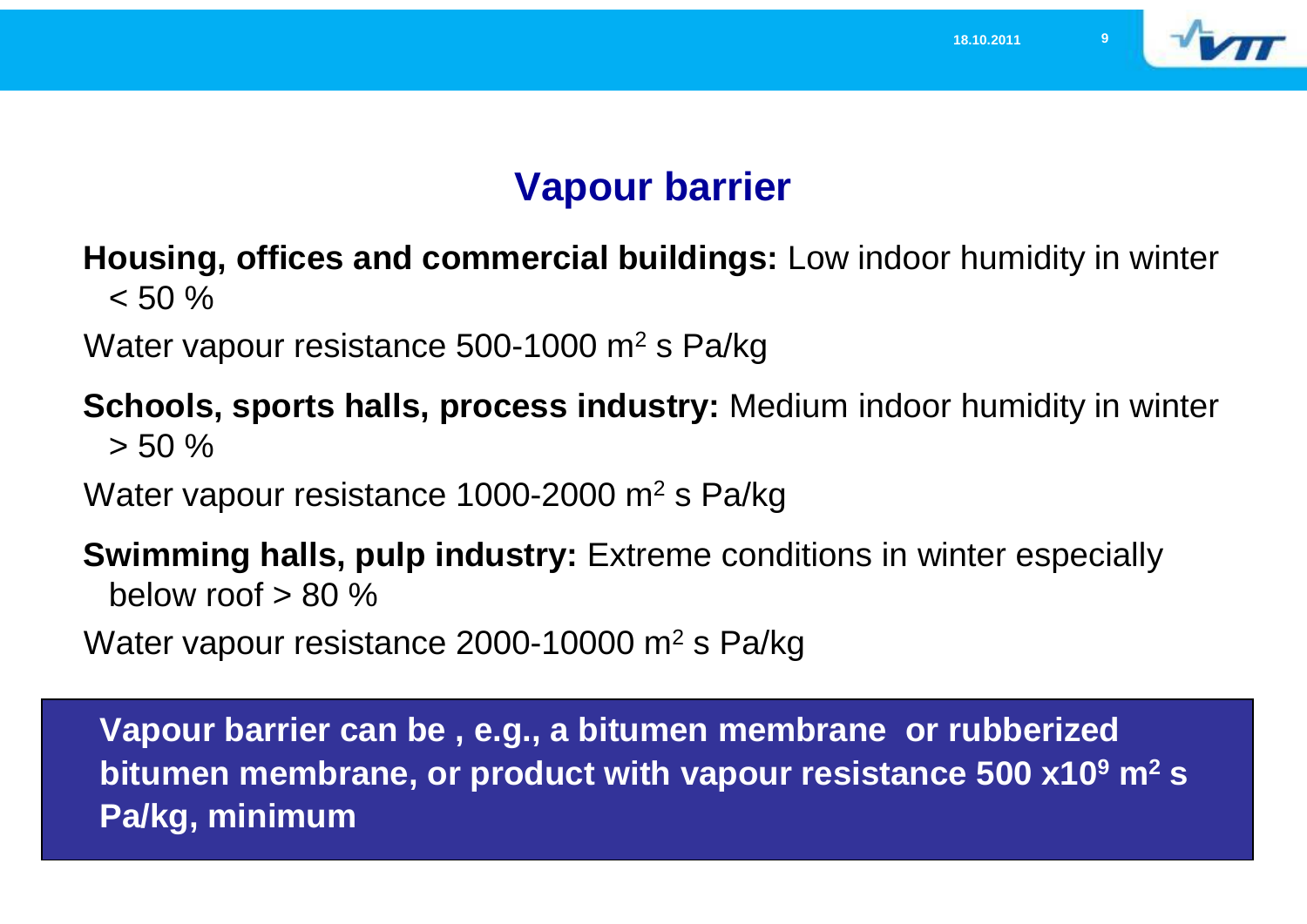

#### **Roof ventilation and heat losses**

Effect of ventilation on heat loss

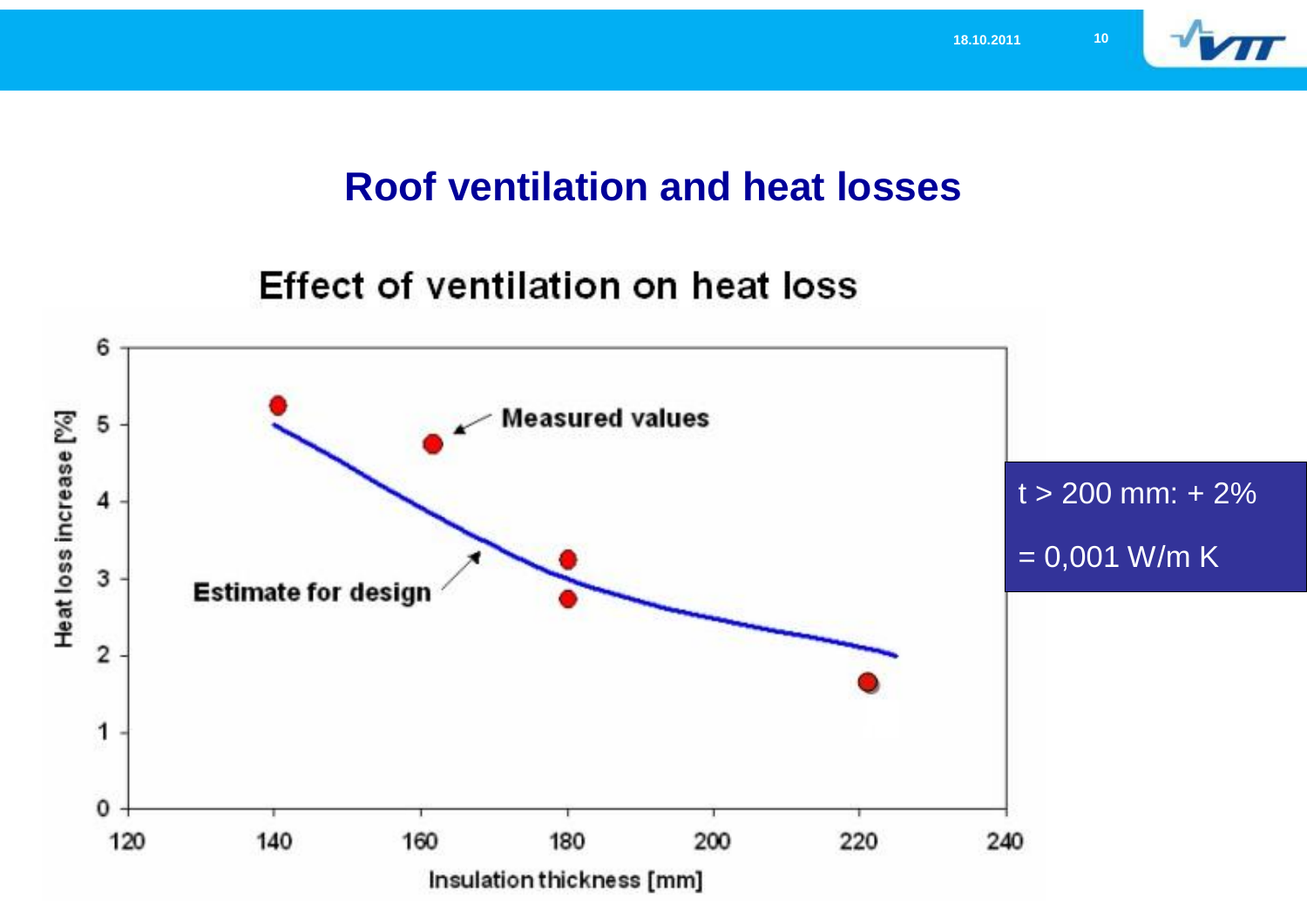

# **Drying potential, cold continental climate**

 $\mathop{\mathrm{nor}}\nolimits$ , ventilation 0,1 m $\mathop{\mathrm{m}}\nolimits$ 10 x 1 m<sup>2</sup> roof, ventilation 0,1 m<sup>3</sup>/m<sup>2</sup> h

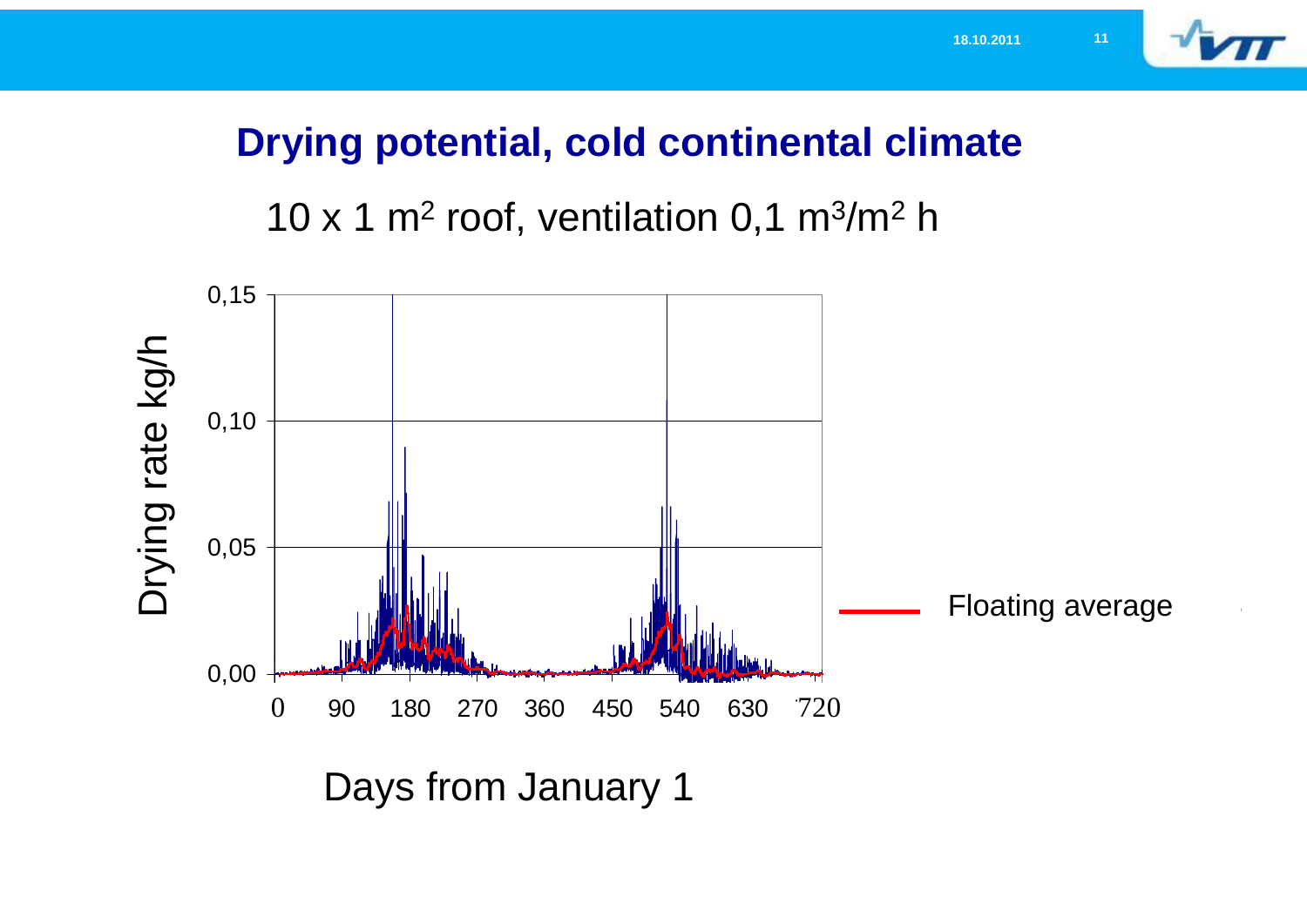

#### **Outcome in practise**

#### Drying through ventilation



Example:

40 m<sup>2</sup> of wet roof due to rain during installation

Average moisture 10 % of weight corresponding to 2 kg/m<sup>2</sup>

Drying through ventilation, start January 1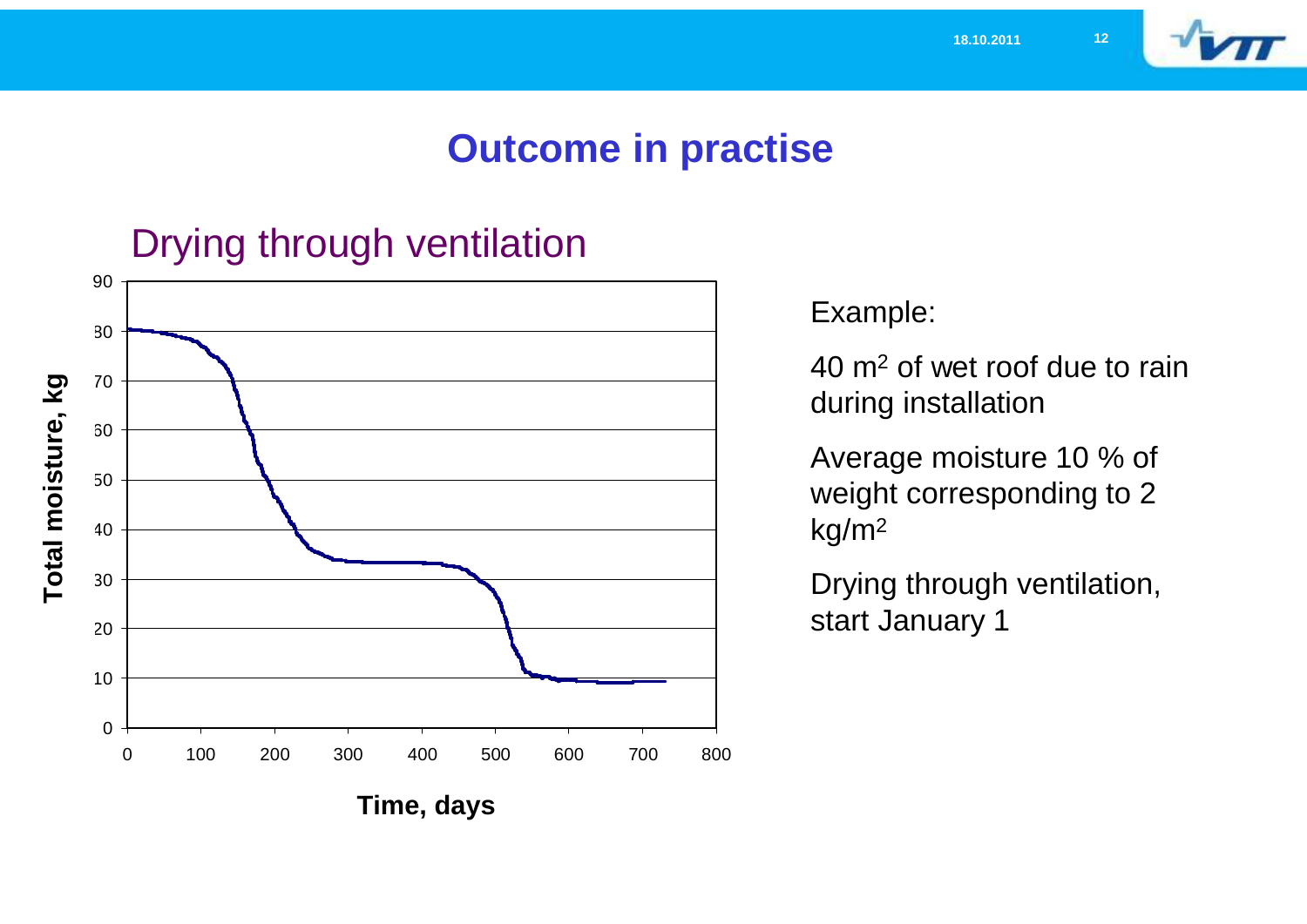

# **Ventilation design step by step**



**Identify type of use for the building**



**Identify outdoor conditions**



**Identify the roof ventilation conditions**



**Identify roof type and required U-value** 

**Choose of roof combination slabs, thicknesses of:**

- **Top layer**
- **Grooved layer**
- **Middle layer**
- **Bottom layer**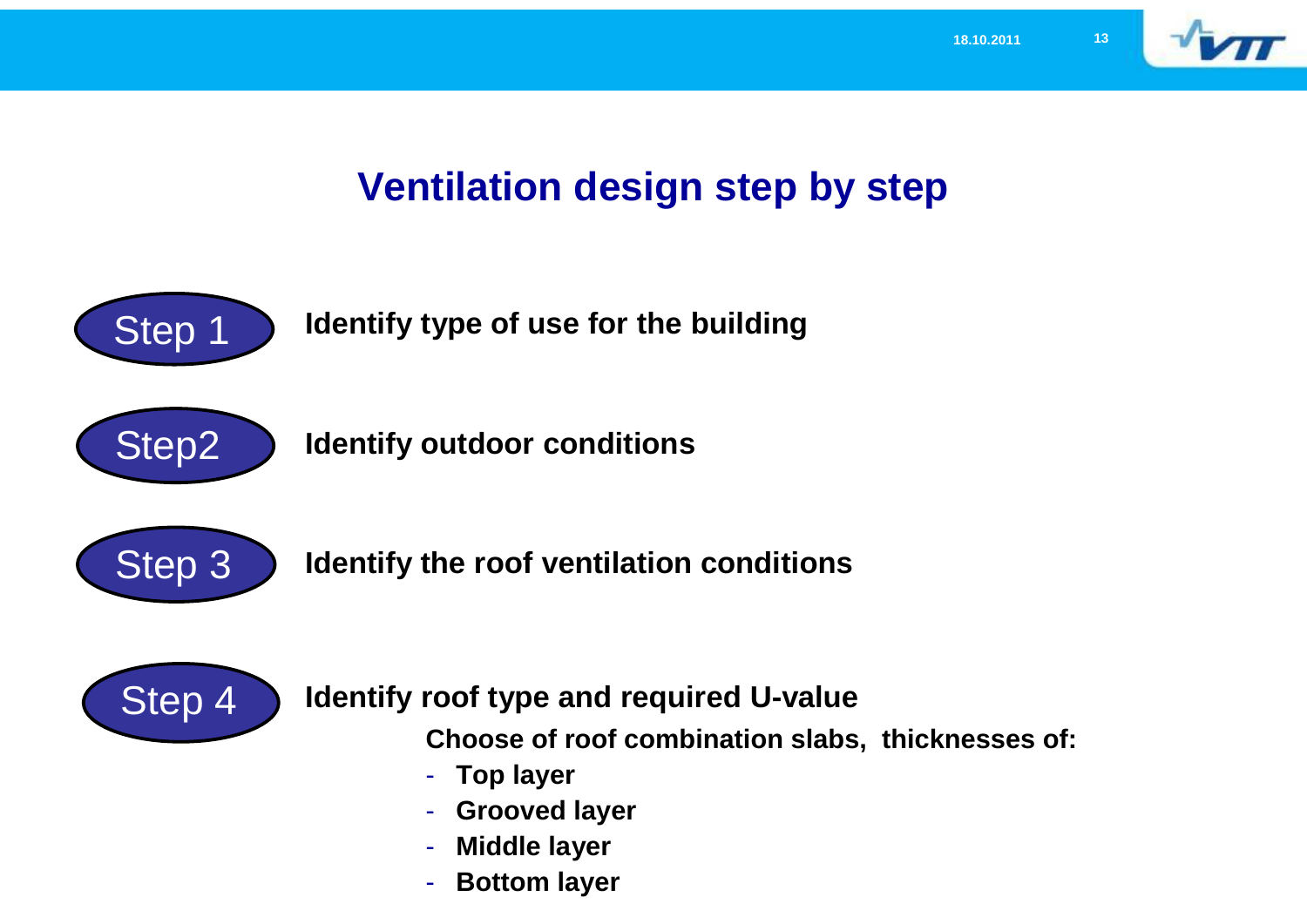

# **Design step by step, continued**



**Define moisture conditions and required ventilated rate**



**Define Ventilated area**



**Define Dimensions for a ventilated area**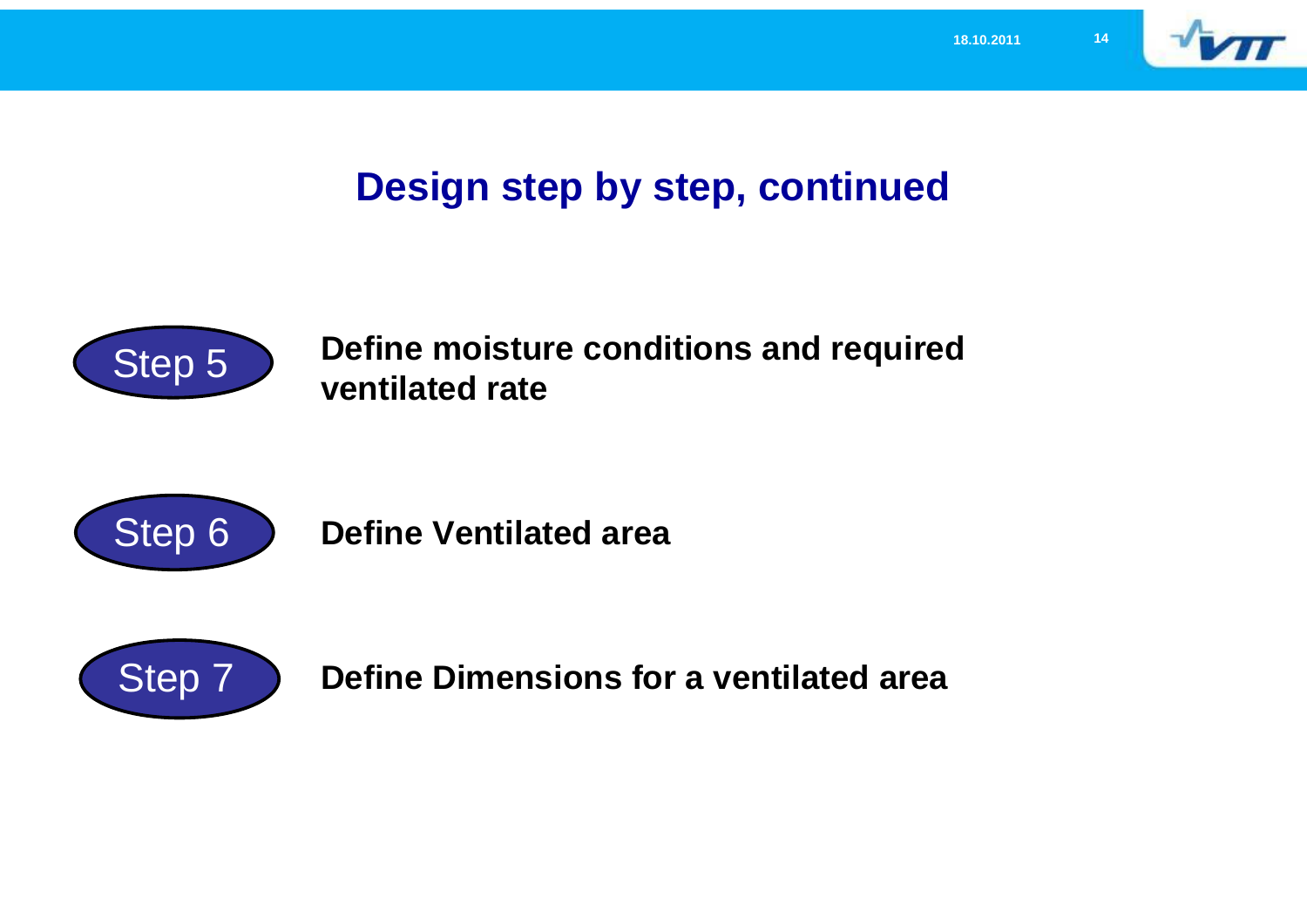

# **Indoor air humidity in winter**

Step 7

| <b>Example of buildings</b>   | Indoor climate type,<br>humidity in winter |
|-------------------------------|--------------------------------------------|
| Warehouse                     | Dry; $< 30 \%$                             |
| Shopping centre               | Low; $< 40 \%$                             |
| Housing                       | Average; $< 50 \%$                         |
| <b>Office</b>                 | Average; $< 50 \%$                         |
| Process industry, sport halls | High; $> 50 \%$                            |
| Swimming hall, pulp industry  | Extreme; $> 80\%$                          |

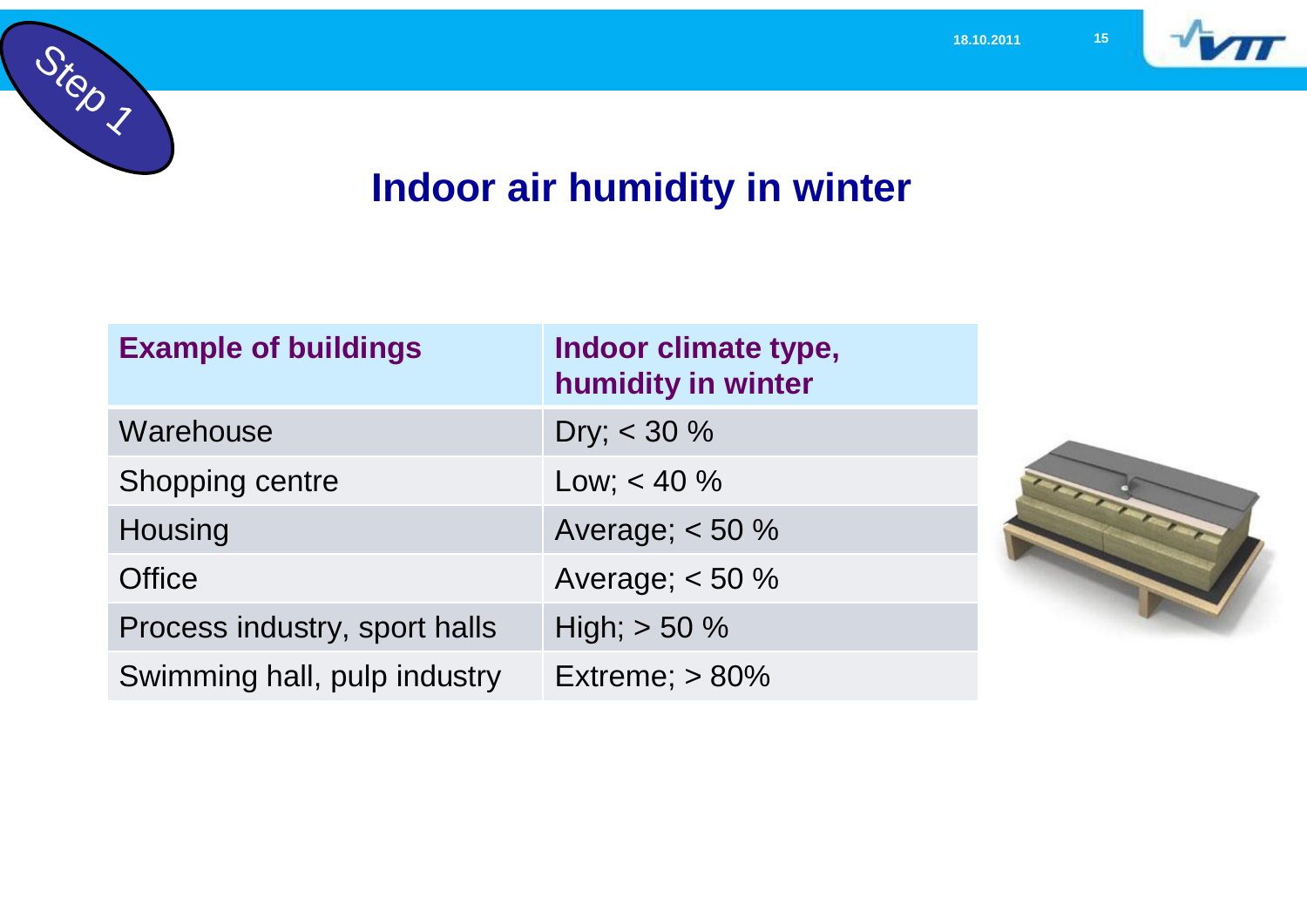

# **Types of outdoor conditions**

| <b>Climate type</b>   | <b>Locations</b>                               |
|-----------------------|------------------------------------------------|
| Cold continental      | Kiruna, Jyväskylä, Rovaniemi,<br><b>Moscow</b> |
| Mild continental      | Kiev, Minsk, Warsaw, Riga                      |
| Cold maritime         | Helsinki, St Petersburg,<br>Stockholm, Tallinn |
| Mild maritime         | Copenhagen, Gothenburg<br>Oslo                 |
| <b>Rainy maritime</b> | <b>Bergen</b>                                  |

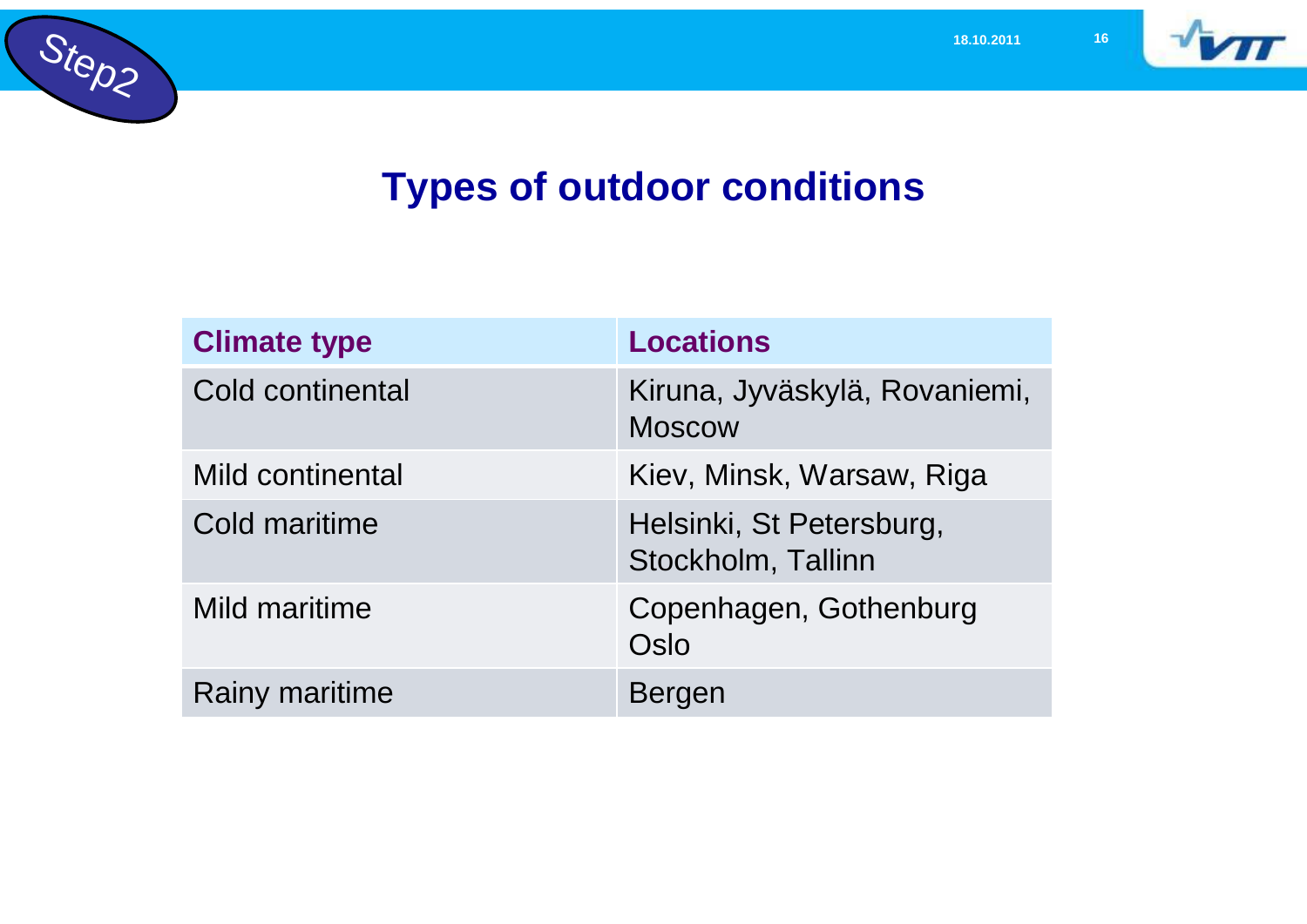



#### **Total maximum moisture load**

#### **Calculated moisture load for dimensioning:**

| <b>Climate</b>          | <b>Total moisture load;</b><br>kg/m <sup>2</sup> | <b>Average moisture</b><br>load; g/m <sup>2</sup> /h |
|-------------------------|--------------------------------------------------|------------------------------------------------------|
| <b>Cold Continental</b> | 7,5                                              | 0,86                                                 |
| <b>Mild Continental</b> | 6,5                                              | 0,74                                                 |
| Cold maritime           | 6,5                                              | 0,74                                                 |
| Mild maritime           | 5,7                                              | 0,65                                                 |
| <b>Rainy maritime</b>   | 8,2                                              | 0,94                                                 |

Source: RESEARCH REPORT No VTT-R-03394-06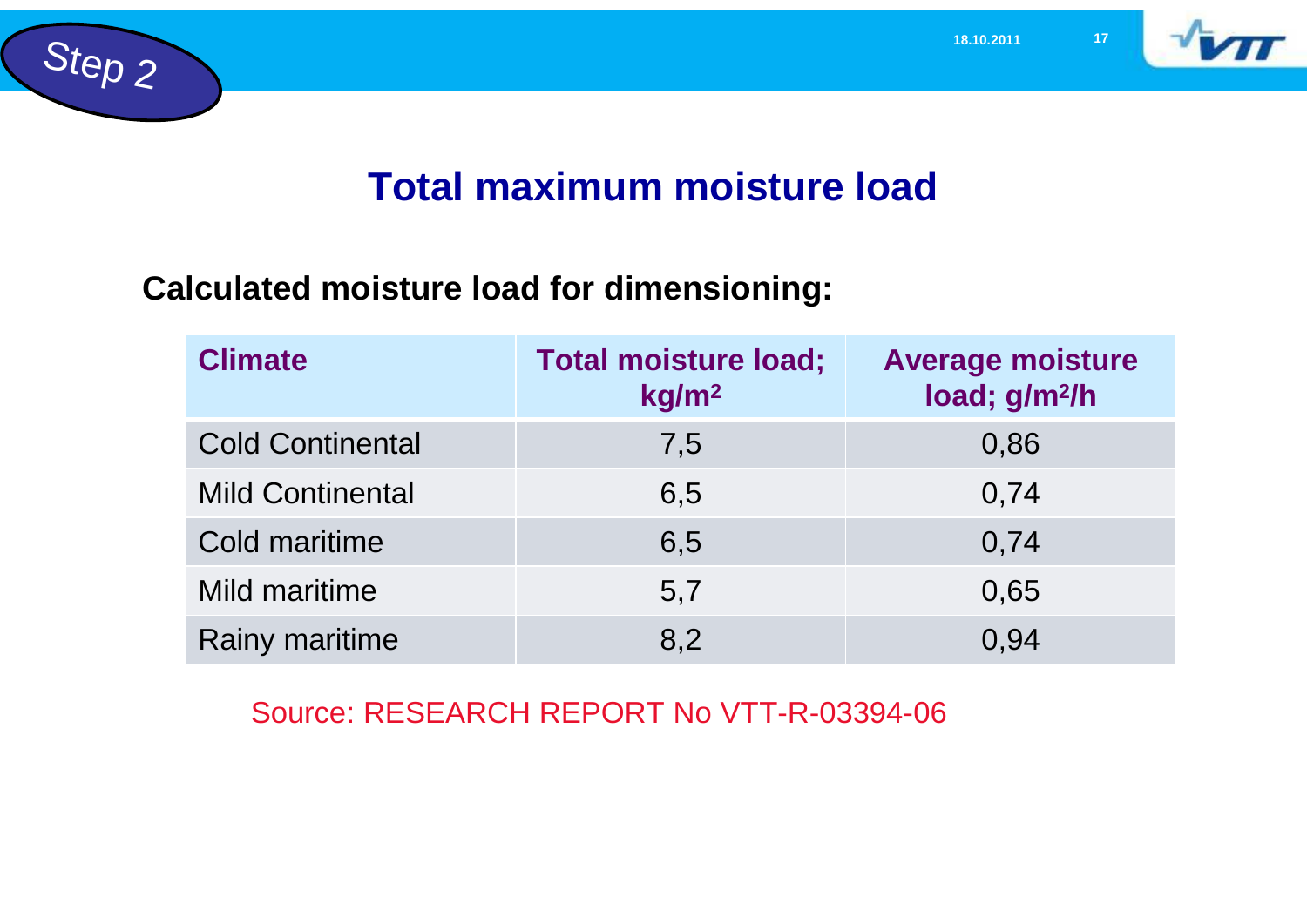



# **Roof ventilation conditions**

| <b>Groove ventilation</b><br>conditions | Open or low<br>density area                            | Dense-developed<br>area                                   | Windscreen by<br>topography or<br>forest                           |
|-----------------------------------------|--------------------------------------------------------|-----------------------------------------------------------|--------------------------------------------------------------------|
| <b>Excellent</b>                        | 1 level roof, some<br>obstructing<br><b>structures</b> | 1 level roof,<br>without obstructing<br><b>structures</b> | Forest high<br>building, 1 level<br>roof without obstr.<br>struct. |
| Good                                    | 1 level roof with<br>obstr. struct.                    | 1 level roof, some<br>obstr. struct.                      | 1 level roof without<br>obstr. struct.                             |
| Fair                                    | Roof in 2 or more<br>levels                            | 1 level roof with<br>obstr. struct.                       | 1 level roof, some<br>obstr struct.                                |
| Poor                                    | Roof in $>2$ some<br>obstr. struct.                    | Roof in $> 2$ levels                                      | 1 level roof with<br>obstr. struct.                                |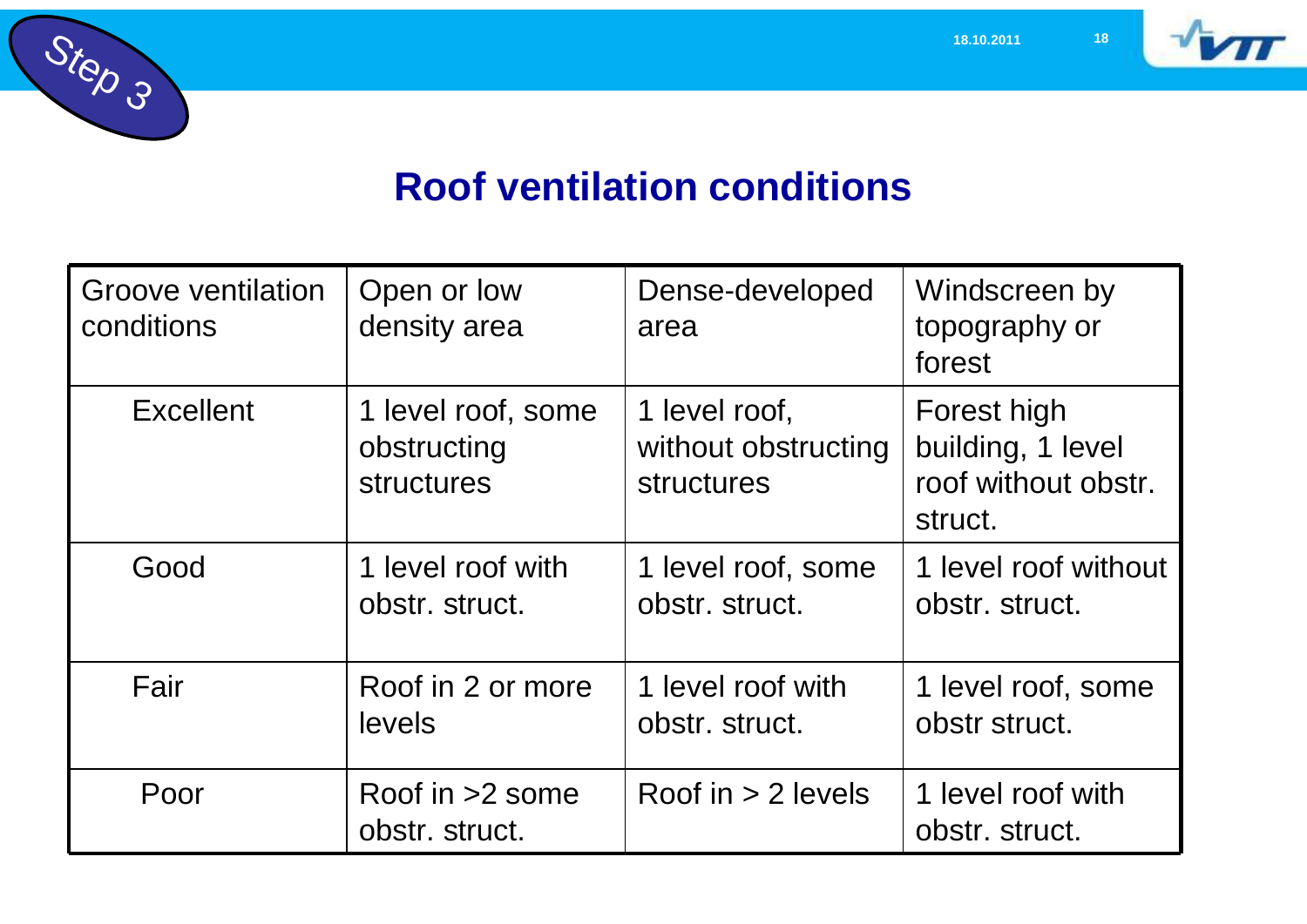





# **U-values and thicknesses**

**R**membrane **= 0.04** m<sup>2</sup>**K /W; Rsi + Rse = 0.14** m<sup>2</sup>**K /W**  $\lambda_{\text{board}} = 0.039$  W/m K;  $\lambda_{\text{slab}} = 0.037$  W/m K with grooves

| U-value | <b>Total</b><br>thickness | <b>Bottom</b><br>layer | <b>Middle</b><br>layer | <b>Grooved</b><br>layer | <b>Top</b><br>layer |
|---------|---------------------------|------------------------|------------------------|-------------------------|---------------------|
| 0,10    | 360                       | 60                     | 140                    | 140                     | 20                  |
| 0,11    | 330                       | 50                     | 120                    | 140                     | 20                  |
| 0,12    | 300                       | 60                     | 120                    | 100                     | 20                  |
| 0,13    | 280                       | 60                     | 100                    | 100                     | 20                  |
| 0,14    | 260                       | 60                     | 80                     | 100                     | 20                  |
| 0,15    | 240                       | 60                     | 80                     | 80                      | 20                  |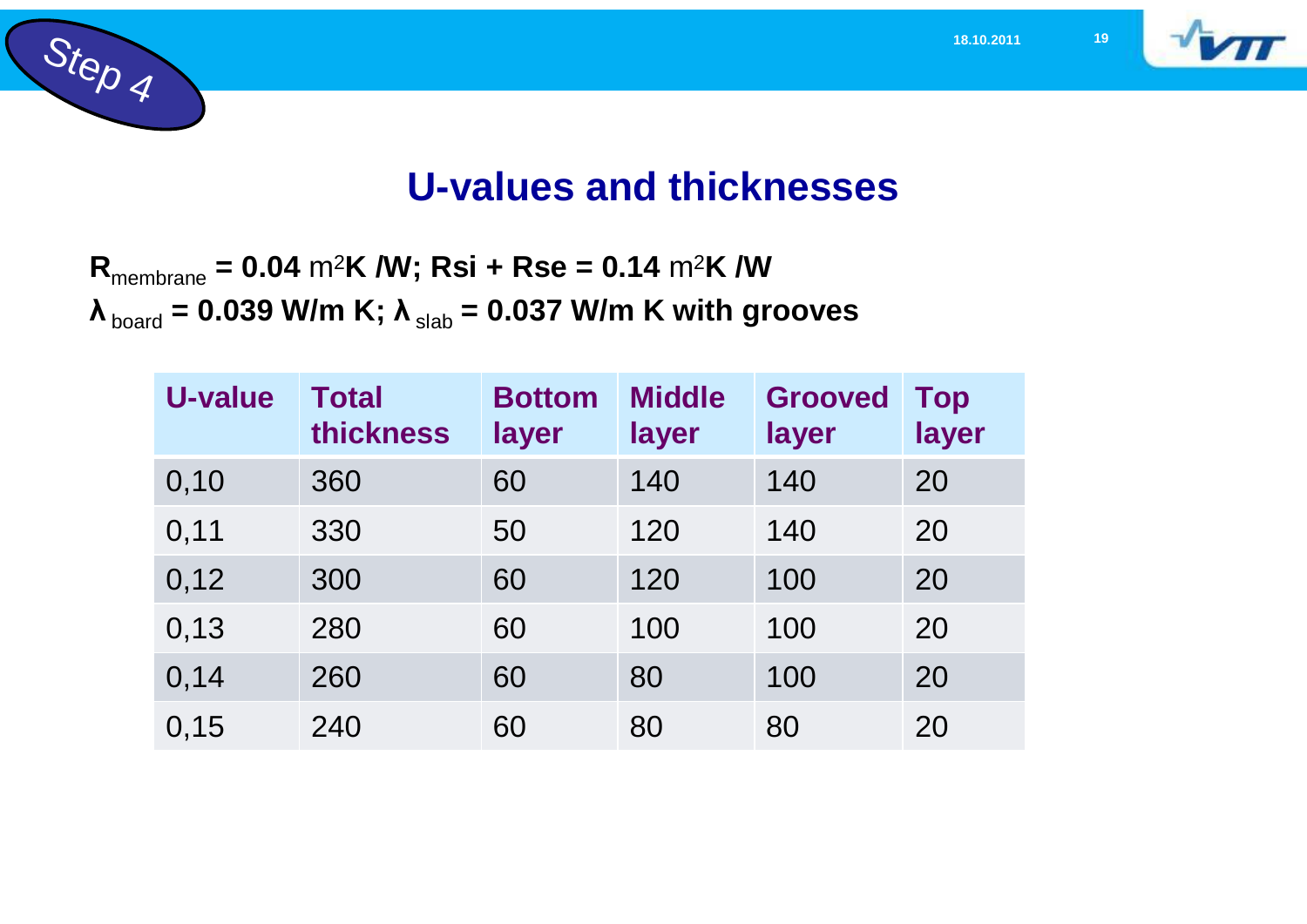





Step 4

# **Build up of the roof**

Recommended thicknesses of insulation layers from bottom to top

| <b>Alternative 1</b> | <b>Vapour/air</b><br><b>barrier</b> | <b>Bottom</b><br>layer       | <b>Middle layer</b> | <b>Grooved</b><br>layer | <b>Top layer</b> | <b>Roofing</b>         |
|----------------------|-------------------------------------|------------------------------|---------------------|-------------------------|------------------|------------------------|
|                      | <b>Bitumen</b><br>membrane          | 30 - 160 mm                  | $30 - 160$ mm       | 100 -160 mm             | $20 - 30$ mm     | According to<br>design |
| <b>Alternative 2</b> |                                     |                              |                     |                         |                  |                        |
|                      | <b>Bottom</b><br>layer              | <b>Vapour/Air</b><br>barrier | <b>Middle layer</b> | <b>Grooved</b>          | <b>Top layer</b> | <b>Roofing</b>         |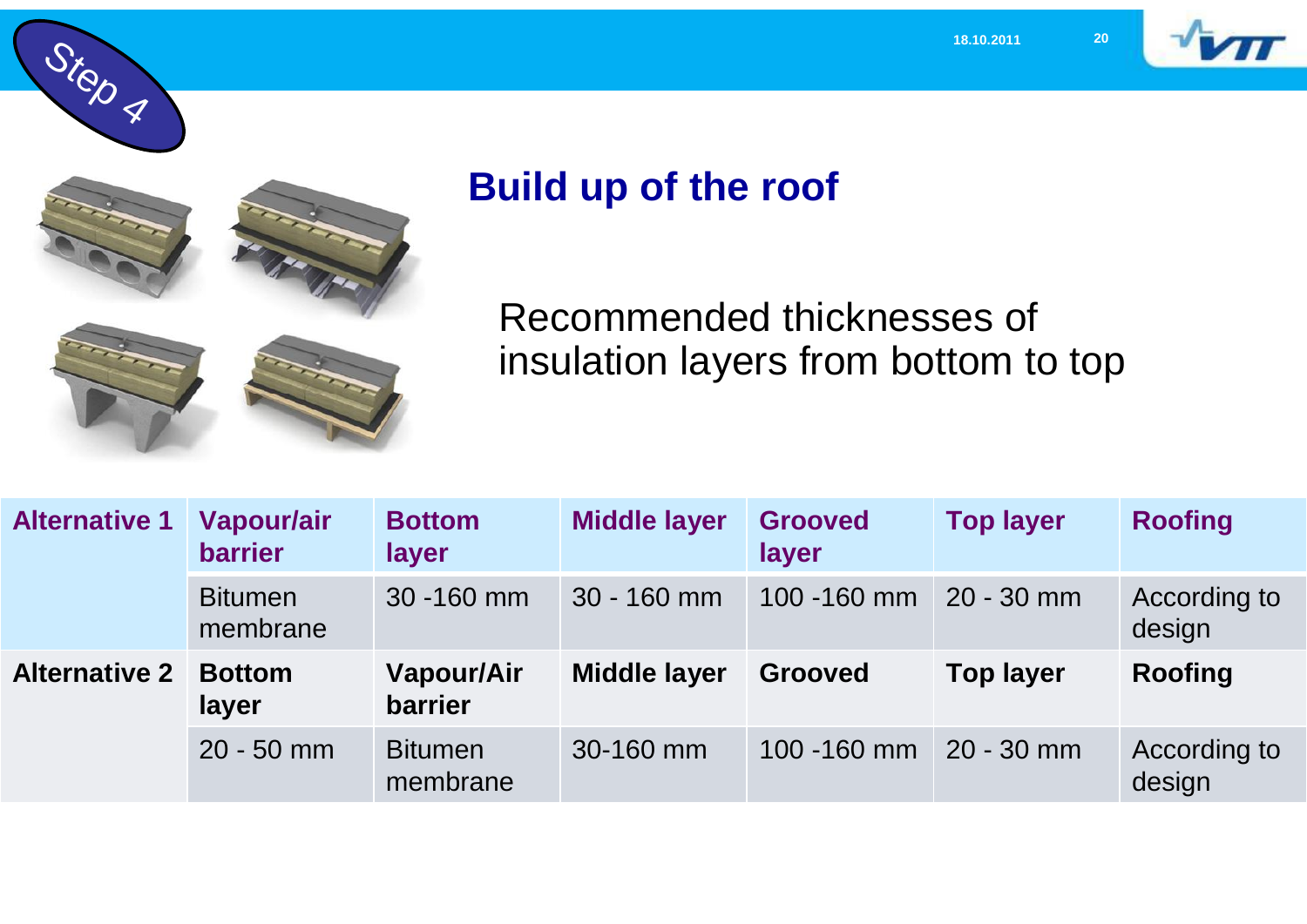



#### **Define moisture and required ventilation rate**

#### Cold continental climate

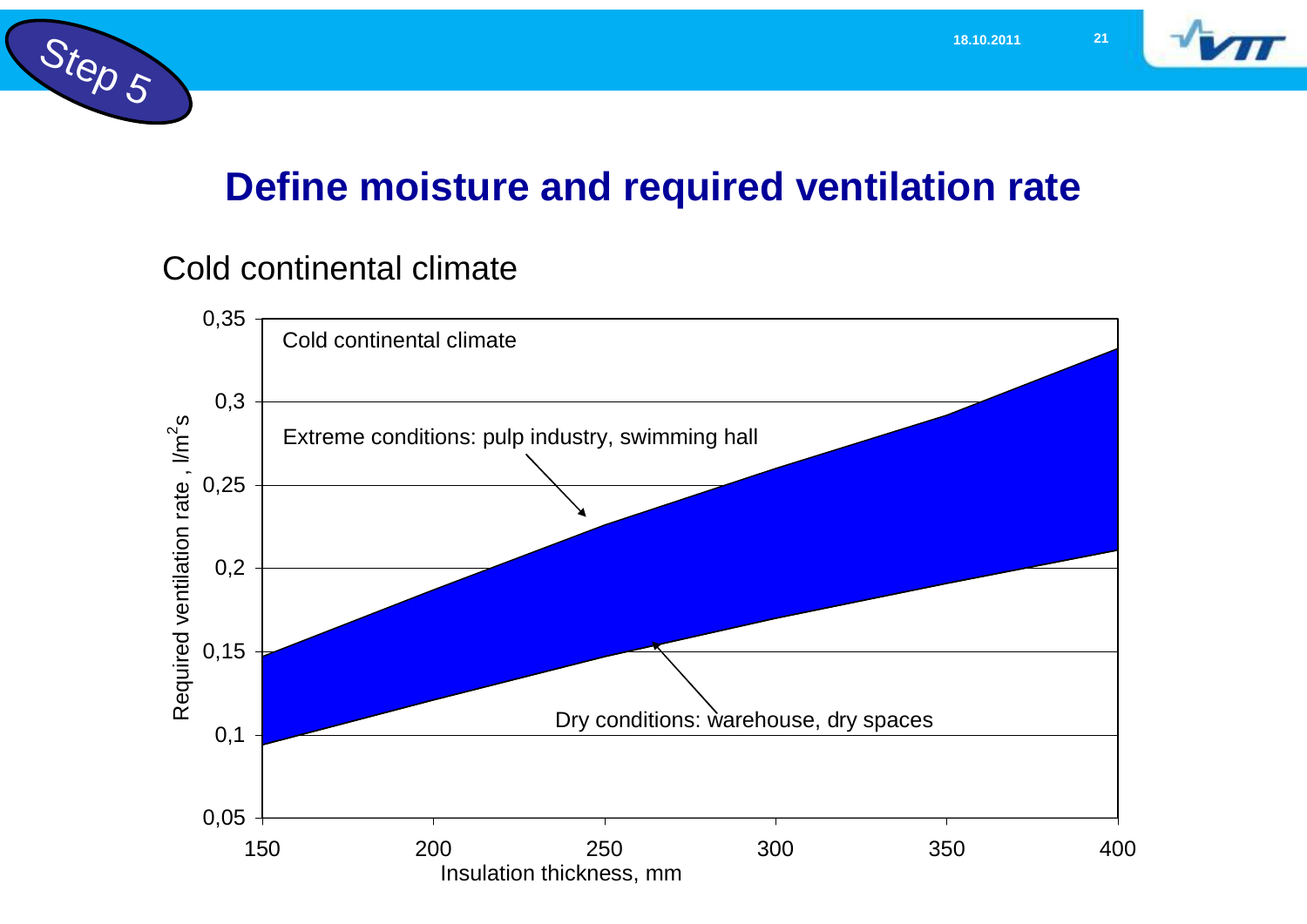



# **Define ventilated area**

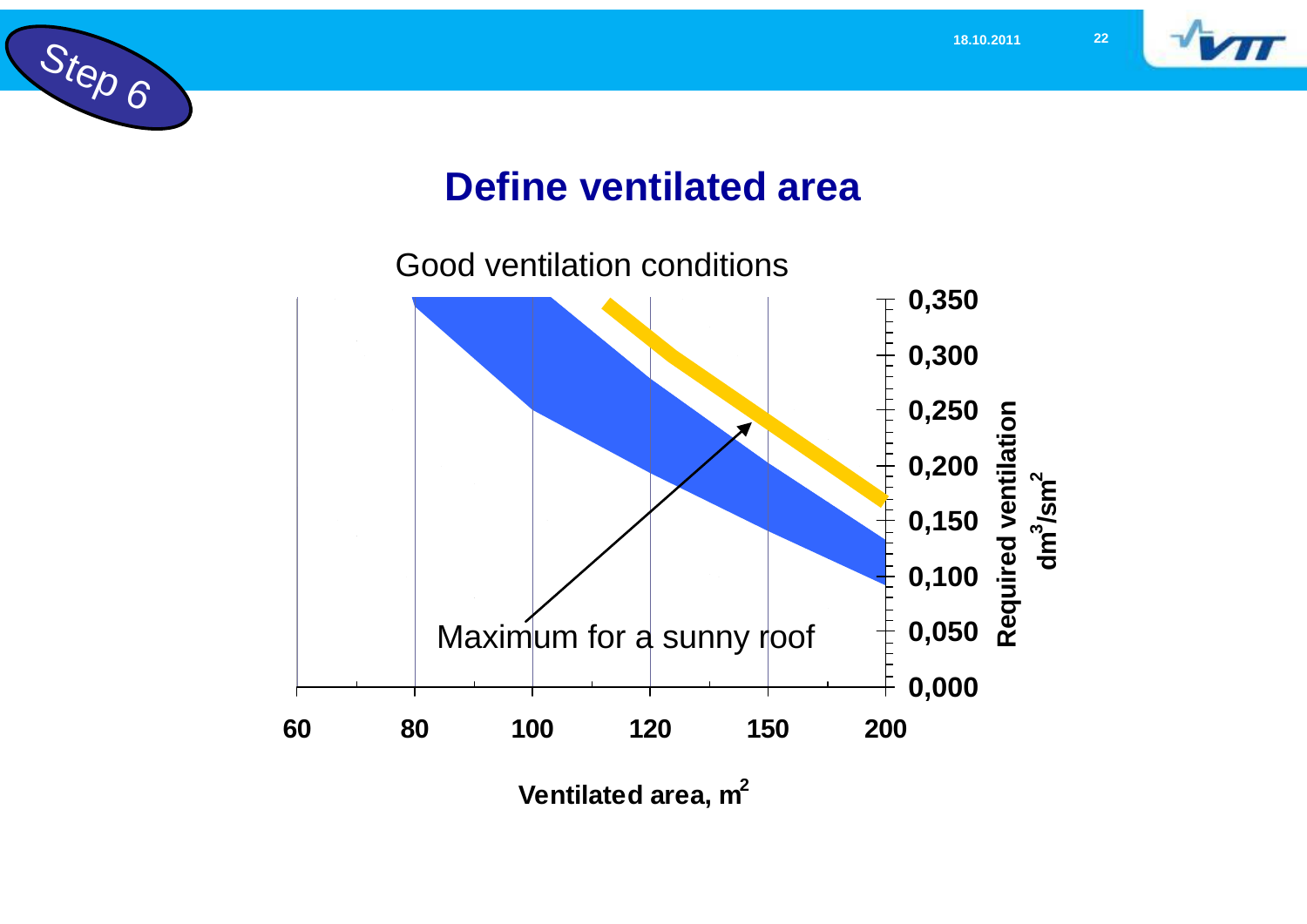

# **Other Ventilation conditions**

Step 6

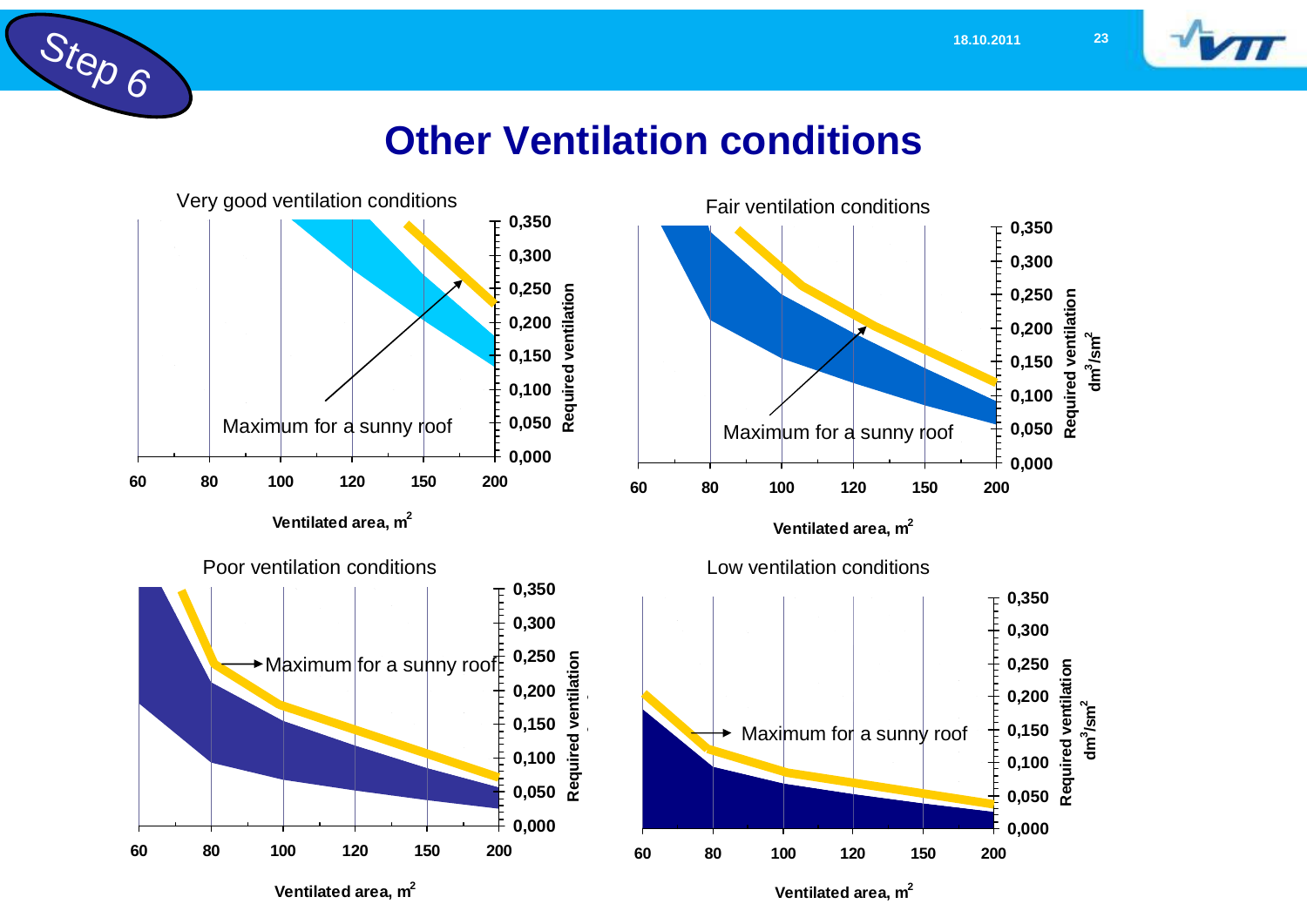

# Step 7

# **Define ventilated area**



#### **Ventilated area = a x b;**

- a =distance between hoods
- b = distance between connecting grooves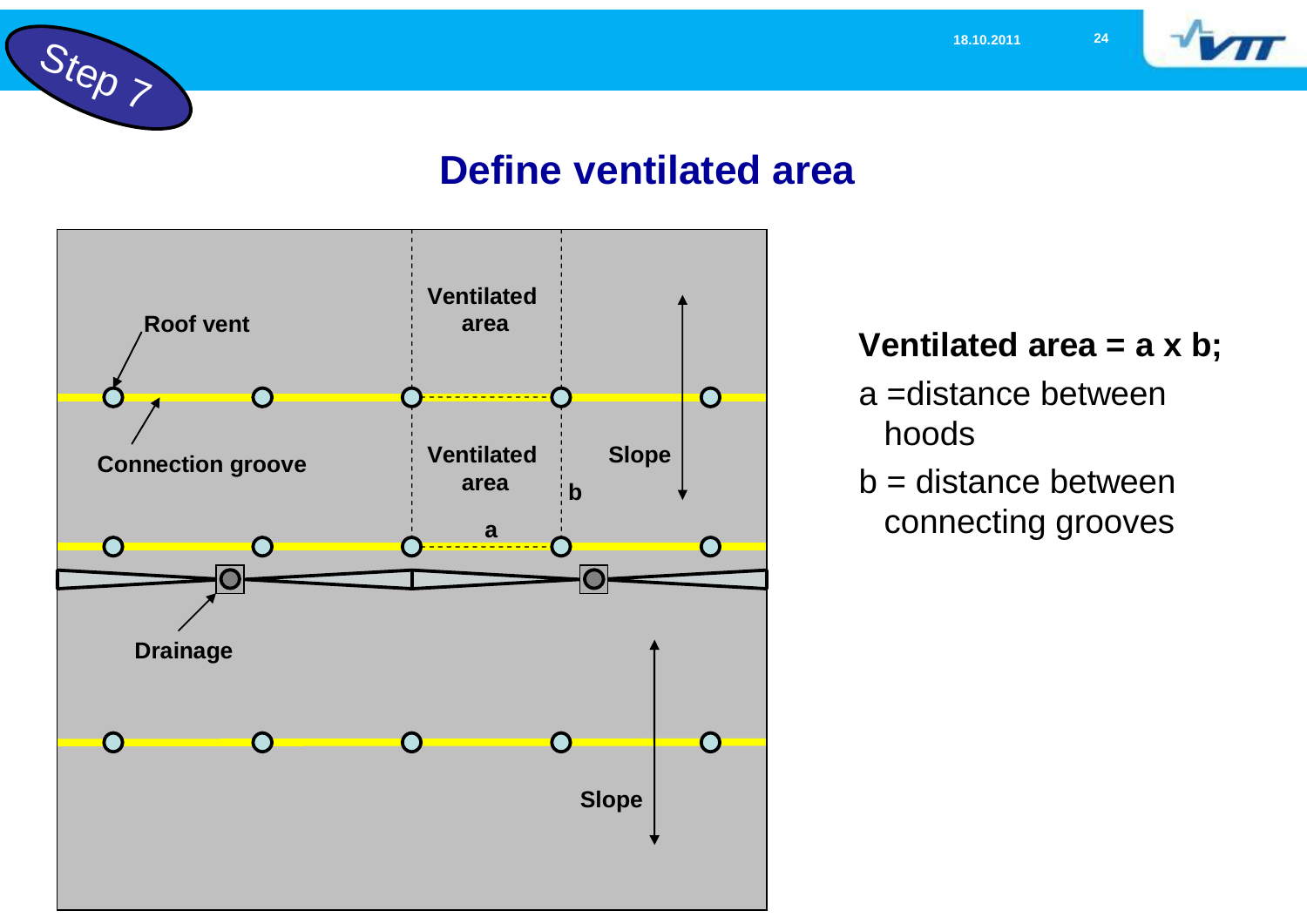





# **Suggested length of ventilated area**

| Indoor climate type                  | Roof<br><b>characteristics</b>      | Open area<br>No solar,<br>m | Open area<br>Solar,<br>m | Shady<br>area<br>No solar,<br>m | Shady<br>area<br>Solar, m |
|--------------------------------------|-------------------------------------|-----------------------------|--------------------------|---------------------------------|---------------------------|
| Dry,<br>Ware house                   | 1 level<br>Large roof               | 20                          | 20                       | 20                              | 20                        |
| Average humidity<br>Offices, schools | Moderate area<br>several levels     | $15 - 20$                   | 20                       | $10 - 15$                       | $15 - 20$                 |
| <b>Extreme humidity</b><br>Swim hall | Large roof,<br><b>High building</b> | < 10                        | $10 - 15$                | < 10                            | $10 - 15$                 |

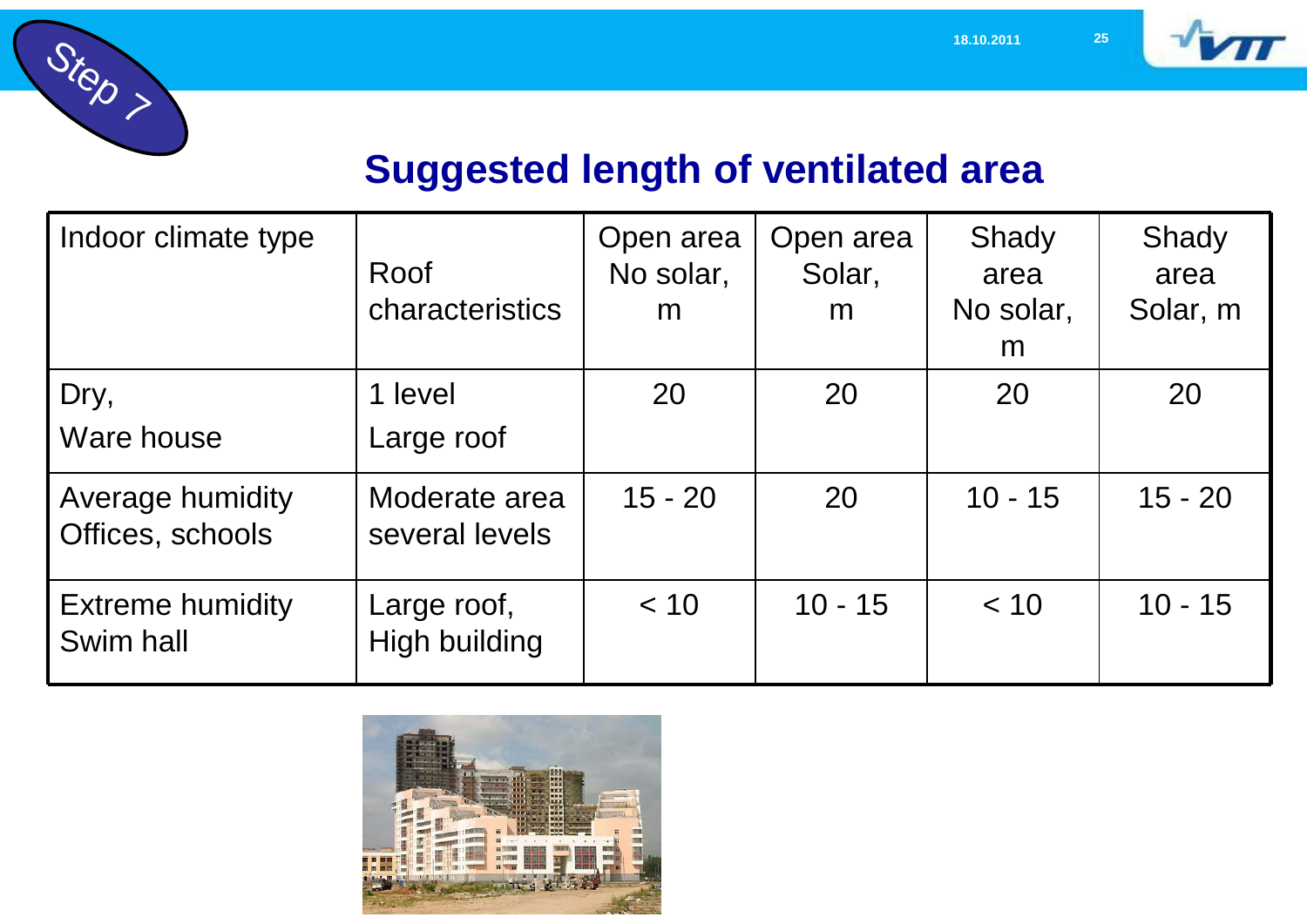

# **Conclusions/Suggestions**

- Moisture can be calculated
- **Air leakage is the main problem**
- **Average ventilation guarantee drying**
- **Design based on required air flow rate**
- Maximum length is set depending on available wind conditions